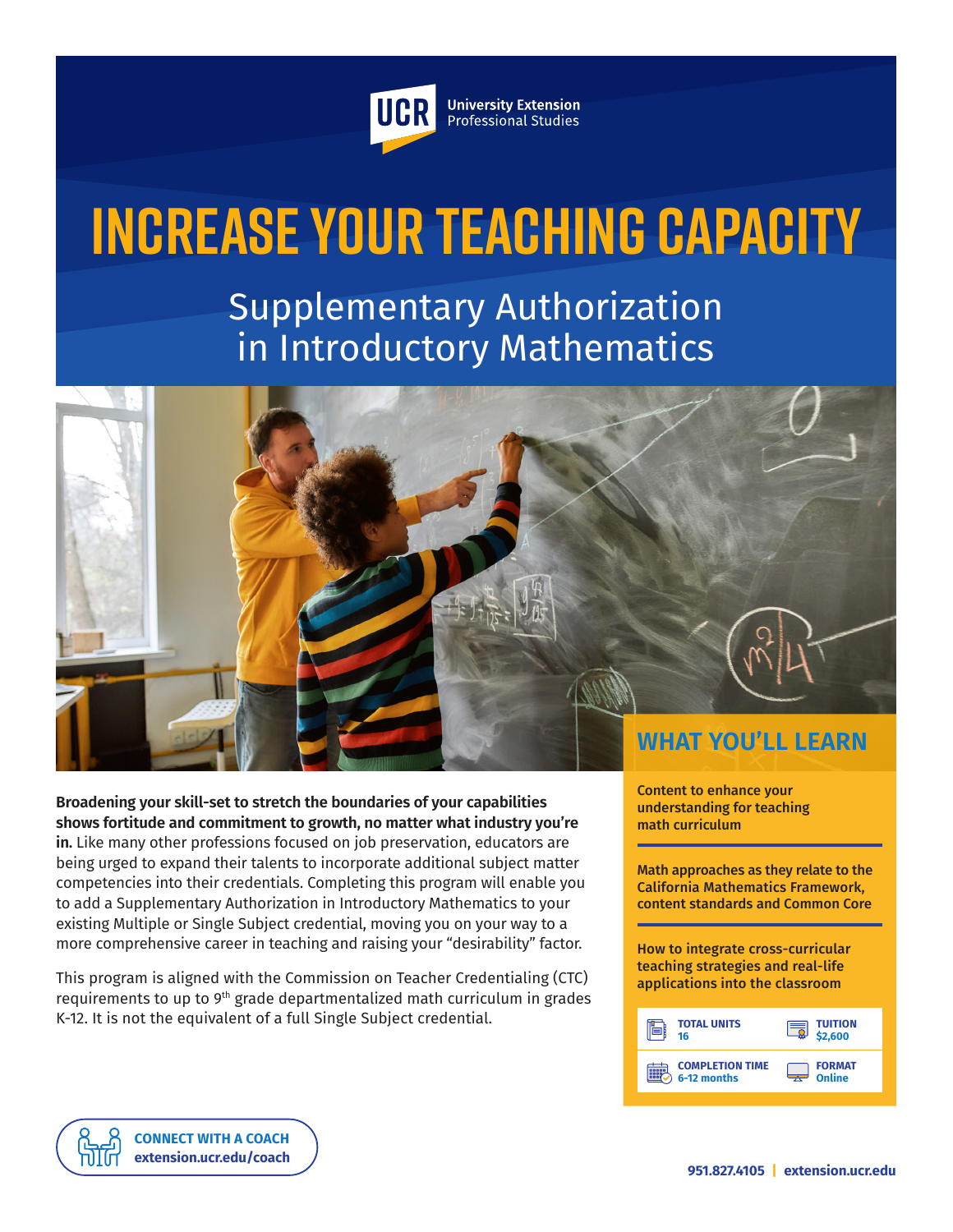# **Supplementary Authorization in Introductory Mathematics**

### **BENEFITS OF EARNING A CERTIFICATE**

There are several reasons why, Bachelor's degree in hand, you might be considering continuing your studies. An upgraded education section on your resume can open the door to a new career, or, if you're already working, lead to a promotion and a higher salary. While you're working, going back to school is an excellent way to stay current in rapidly changing fields, or, if you've been away from the workforce for a while, to quickly get caught up in the latest trends, concepts, and advances.

While there are as many paths to follow, as there are reasons to follow them when approaching continuing education, there is enormous value in terms of time, financial investment, and personal flexibility while gaining practical training from working professionals in your industry that extends beyond the theory of the classroom and into the real world.

## **PAY AS YOU GO**



**Pay per individual course** as you register.

AVERAGE COURSE TUITION **\$595-645** PER (4.5 UNIT) COURSE

*\*Learn more about [tuition assistance](https://extension.ucr.edu/helpcenterstudentresources/financialandtuitionassistance).*

## **STEPS TO A CTC CREDENTIAL OR AUTHORIZATION**

Follow these seven steps and you will be on your way to adding a new credential or authorization to your resume.

**TOTAL UNITS 16** 





**email you a C19 letter verifying recommendation to the CTC.**  $\begin{array}{|c|c|c|c|}\hline \textbf{0} & \textbf{0} & \textbf{0}\ \hline \textbf{1} & \textbf{0} & \textbf{0}\ \hline \textbf{2} & \textbf{0} & \textbf{0}\ \hline \textbf{3} & \textbf{0} & \textbf{0}\ \hline \textbf{4} & \textbf{0} & \textbf{0}\ \hline \textbf{5} & \textbf{0} & \textbf{0}\ \hline \textbf{6} & \textbf{0} & \textbf{0}\ \hline \textbf{7} & \textbf{0} &$ **Give this to your HR department as verification.**



**CONGRATS! Your credential will be reviewed by the CTC and will appear online.\*** 

*\*Evaluations for authorizations are the responsibility of the staff in the CTC's Certification Branch. The CTC reserves the final authority to grant or deny an authorization.*



#### **KEY BENEFITS INCLUDE:**

- UC quality curriculum
- Professional endorsements
- Schedule flexibility
- Variety of courses and programs
- Instruction from professional leaders in the industry